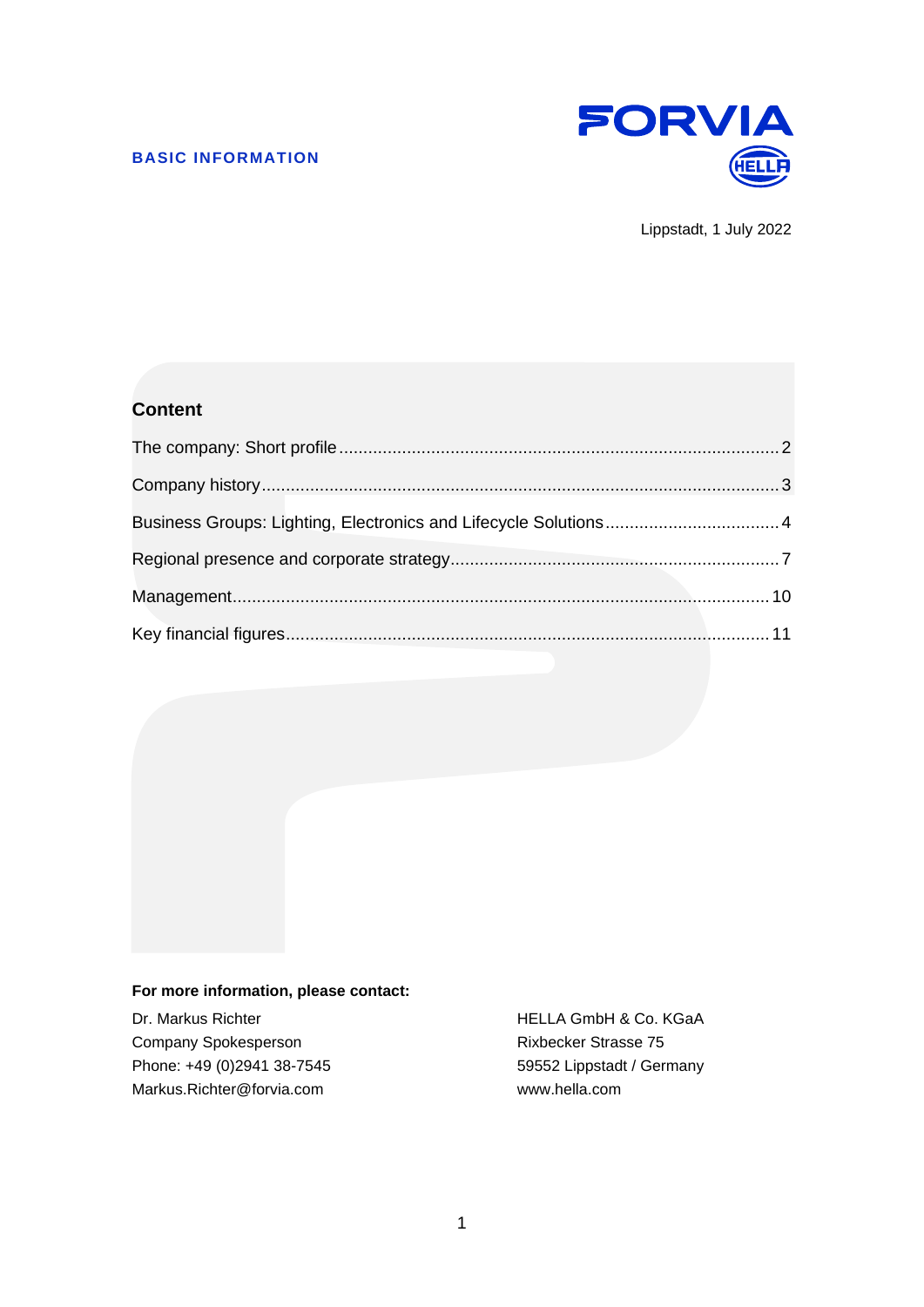

# <span id="page-1-0"></span>**The company: Short profile**

HELLA is a listed, internationally positioned automotive supplier and a company of the Group FORVIA. Within this factual group, HELLA stands for high-performance lighting technology and vehicle electronics. At the same time, the company covers a broad service and product portfolio for the spare parts and workshop business as well as for manufacturers of special vehicles with its business group Lifecycle Solutions. HELLA has 36,000 employees at more than 125 locations worldwide and generated currency and portfolio-adjusted sales of € 6.5 billion in the fiscal year 2020/2021.

Since the company was established in 1899, innovation and technological leadership has been an essential part of HELLA's strategy. HELLA invests around 10 percent of its sales in the development of new future technologies every year; almost 8,000 employees work in research and development worldwide.

HELLA and Faurecia operate under the umbrella brand "FORVIA"; as a factual group, they form the world's seventh largest automotive supplier and one of the global market leaders in high-growth technology fields. Faurecia currently holds just over 80 percent of the shares in HELLA; on this basis, both companies will continue to operate as independent, listed entities with their own supervisory bodies and management teams.

FORVIA comprises the complementary technology and industrial strengths of Faurecia and HELLA. With over 300 industrial sites and 77 R&D centers, 150,000 people, including more than 35,000 engineers across more than 40 countries, FORVIA provides a unique and comprehensive approach to the automotive challenges of today and tomorrow. Composed of six business groups with 24 product lines, and a strong IP portfolio of over 14,000 patents, FORVIA is focused on becoming the preferred innovation and integration partner for OEMS worldwide. FORVIA aims to be a change maker committed to foreseeing and making the mobility transformation happen.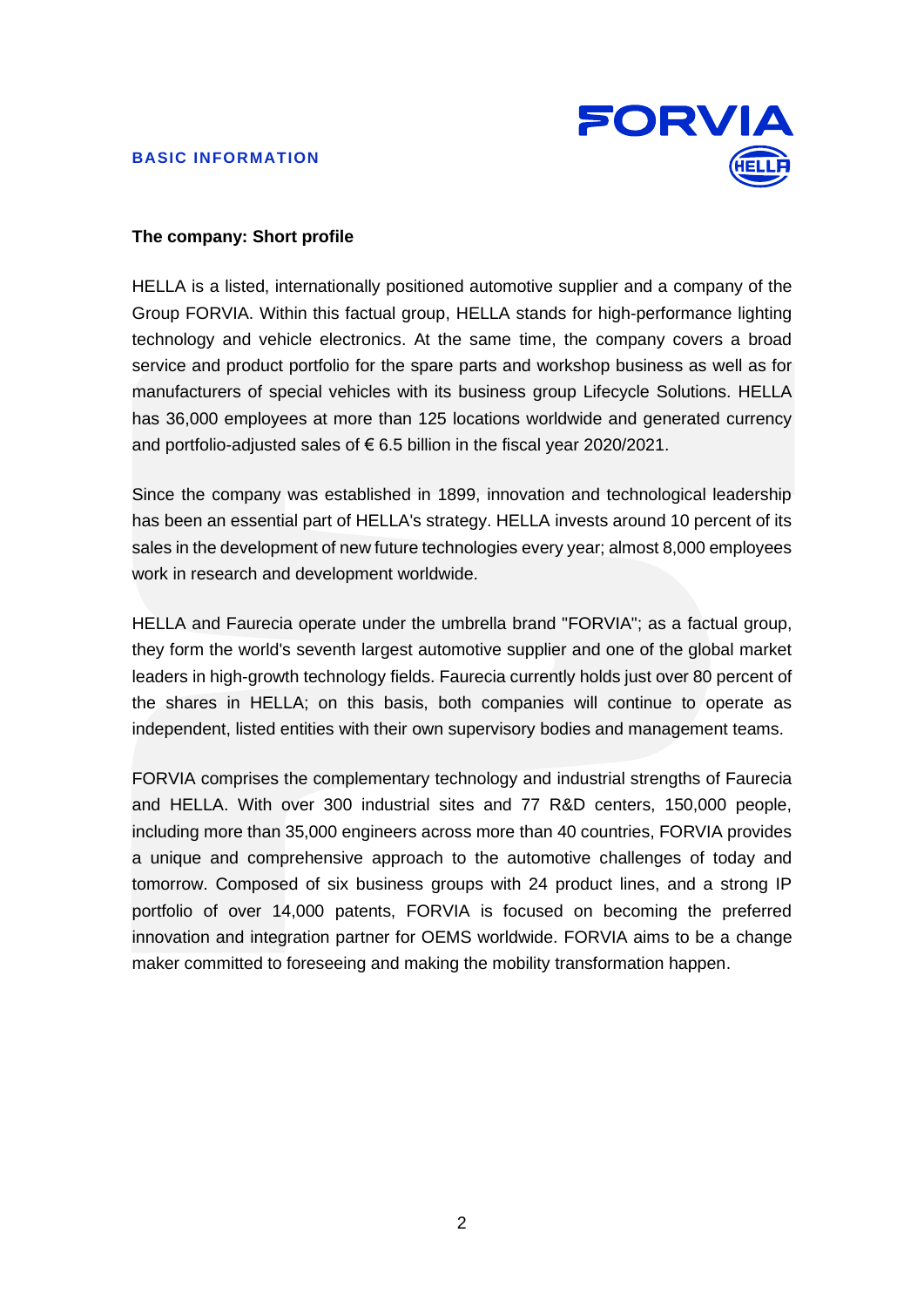

#### <span id="page-2-0"></span>**Company history**

- Establishment of "Westfälische Metall-Industrie Aktien-Gesellschaft" in Lippstadt (Germany) as a factory for lanterns, headlamps, horns and pads for bicycles, wagons and motor cars
- The "HELLA" trademark is created and the first product innovation is launched on the market – the "System HELLA" acetylene headlamp
- HELLA enters the electronics market and produces the first, fully electric flasher unit
- Start of internationalisation with first factory abroad
- Sales exceeds one billion Deutsche Mark (German marks) for the first time
- World's first approval for an H4 main headlamp
- Rebranding to Hella KG Hueck & Co.
- HELLA establishes first company in eastern Europe
- Start of the network strategy: joint venture with Behr, followed by expansion of global activities through further joint ventures, e.g. in China
- Conversion to limited partnership as Hella KGaA Hueck & Co.
- HELLA launches the world's first matrix LED headlamp
- Initial Public Offering: on 11 November HELLA shares are traded at Frankfurt stock exchange for the first time
- Presentation of the MULTIBEAM LED headlamp, a joint product of HELLA and Daimler
- Rebranding of the company to HELLA GmbH & Co. KGaA
- Development of a comprehensive lighting package consisting of front, rear and interior lighting for the new Audi A8 in collaboration with Audi
- HELLA concludes a strategic partnerships with Plastic Omnium and Faurecia in car body and interior lighting
- HELLA establishes new joint venture with MINTH in China
- 77 GHz radar sensor and innovative "global headlamp" launched in series production for the first time
- Faurecia acquires HELLA; as a factual group, they form the seventh largest supplier worldwide and operate under the "FORVIA" umbrella brand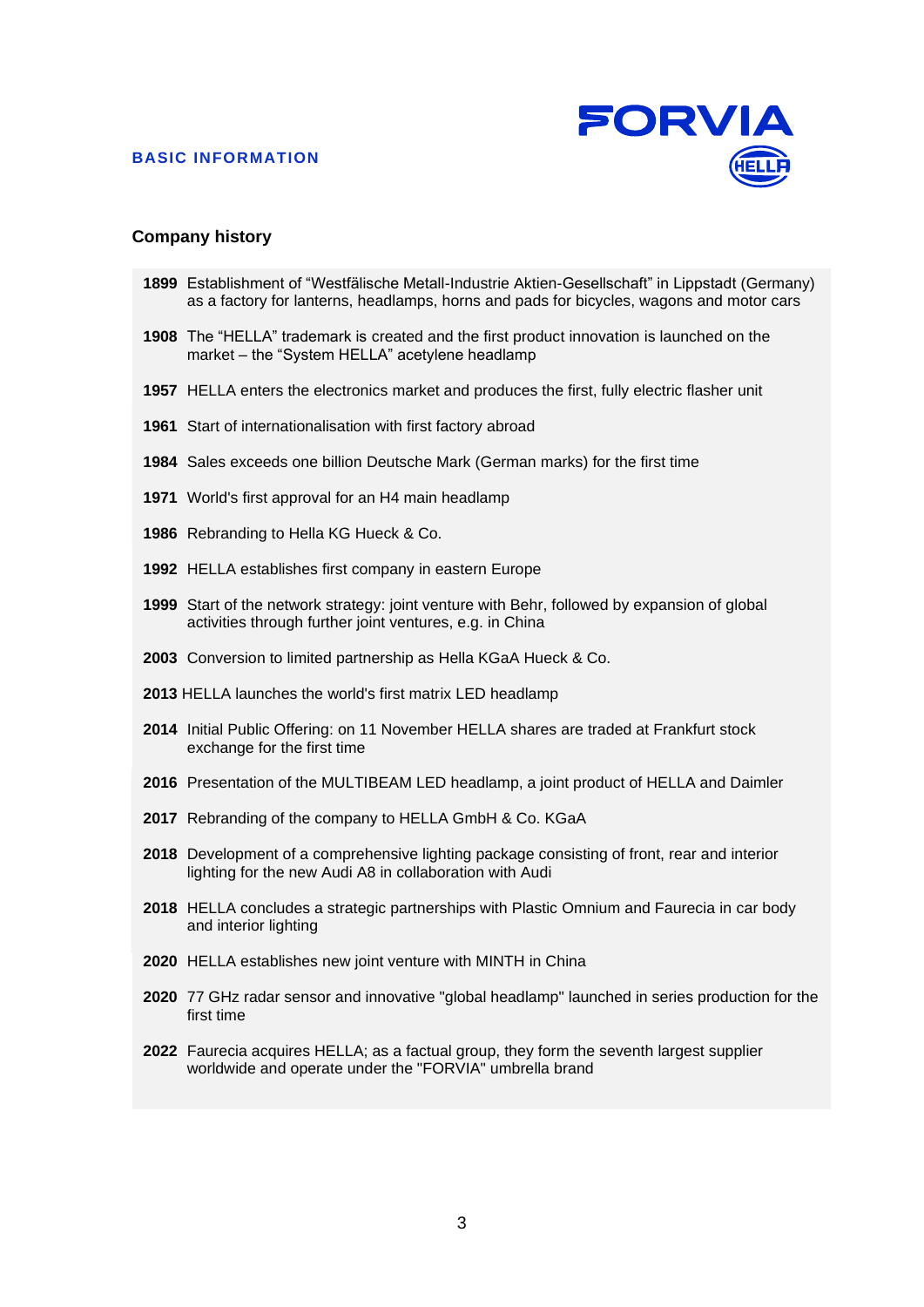

# <span id="page-3-0"></span>**Business groups: Lighting, Electronics and Lifecycle Solutions**

# Lighting

Lighting business group product portfolio comprises four product lines: headlamps, rear combination lamps, car body lighting (including radomes, illuminated logos as well as panels) and interior lighting. HELLA supplies both the premium and the volume segment; in particular, HELLA has built up a strong market position in the context of sophisticated lighting technologies thanks to many years of cooperation with almost all renowned original equipment manufacturers worldwide. In the fiscal year 2020/2021, the Lighting business group generated sales of  $\epsilon$  2.9 billion and currently employs a workforce of around 19,000 staff.

HELLA's innovative strength in automotive lighting technology has always formed a part of the company's history, starting with the first acetylene headlamp in 1908. It was the first outstanding product innovation of the then recently established company. Latest milestones: the development of digital, chip-based SSL100 and Digital Light SSL | HD headlamp systems.

The highlight of the SSL100 headlamp: all lighting functions, including legal or regionspecific adjustments, are implemented exclusively using an identical, software-controlled lighting module. The digital control unit can activate each pixel individually and display the entire light distribution according to the respective requirements. A variety of up to twelve technically different headlamp types thus becomes superfluous. In 2020, the SSL100 light module was therefore also launched on the market as the "world headlamp".

The high-resolution "Digital Light SSL | HD" matrix LED system goes one step further. With this lighting technology, more than 30,000 pixels can be controlled intelligently and individually. Therefore, as well as further improving light functions that have already been established, such as an adaptive, glare-free high beam, additional light-based safety functions can be implemented, for example in the form of an optical lane assistant or coming home and goodbye animations. The light dots are generated by light sources that are merely the size of a fingernail. This increases efficiency, reduces installation space and creates new design possibilities. In summer 2022, Digital Light SSL | HD will go into series production for the first time.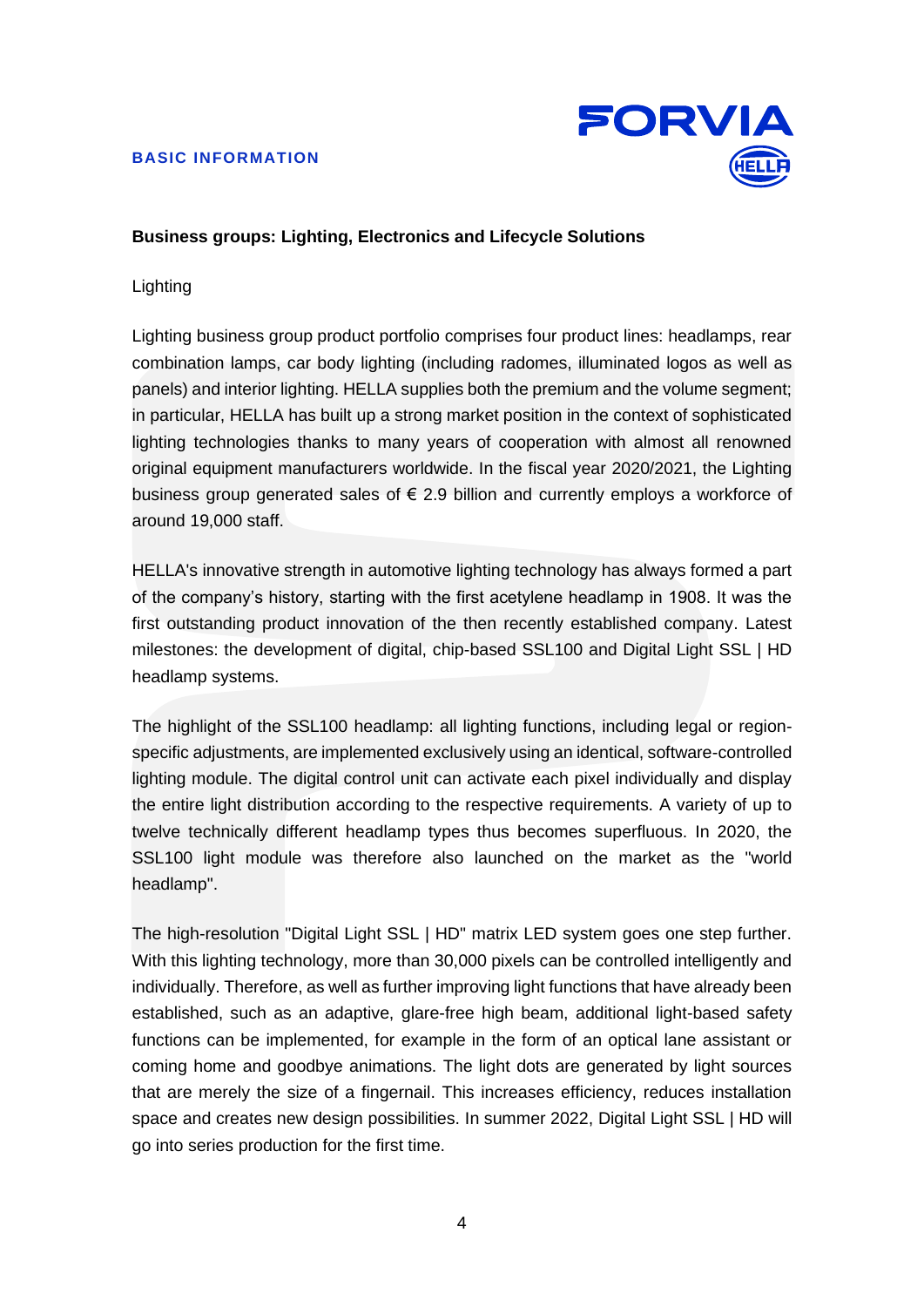

# **Electronics**

The Electronics business group of HELLA consists of the product lines automated driving (radar sensors and steering electronics), sensors and actuators, body electronics (including lighting electronics and car access systems) and energy management. HELLA also established a Global Software House in July 2020. It shall take global responsibility for coordinating software activities across the group and develop new, software-based business models. In the fiscal year 2020/2021, the Electronics business group generated sales of € 2.5 billion; around 11,000 employees work in this business group. Under the joint umbrella of FORVIA, the HELLA business group Electronics and Faurecia Clarion Electronics will cooperate intensively to drive synergies and develop the business.

HELLA electronic solutions help make mobility safer, more efficient and more comfortable as well as convenient. The focus is primarily on components for automated driving and electromobility. For example, HELLA was the first company to launch a 24 GHz automotive radar for rear applications. Today, HELLA is the market leader in this area, with over 30 million sensors manufactured on a 24 GHz basis. The next product generation followed in 2020: the 77 GHz sensor. As an indispensable key component for 360-degree environment perception, this realises both traditional assistance functions as well as sophisticated automated functionalities, such as for automated parking or for the highway pilot function.

HELLA also comprehensively supports automotive manufacturers on the road to electromobility and offers a full range of products for all stages of electrification: from battery sensors for microhybrids (automatic start/stop) to power electronics for vehicles based on 48-volt mild hybrids to battery electronics for high-voltage applications in full and plug-in hybrids as well as in fully electric vehicles. HELLA produced the first voltage converter in as early as 2010; today, the company is the global market leader for automotive DC/DC converters, with more than 3.5 million devices produced annually. In 2016, the first battery management system for electric vehicles went into series production; the second product generation for a German premium manufacturer followed in 2021. On this basis, HELLA also positions itself as a supplier of subsystems. One key product is, for example, the PowerPack 48 Volt. It combines a 48-volt lithium-ion battery block including battery management as well as DC/DC voltage converters and will be launched on the market in 2024.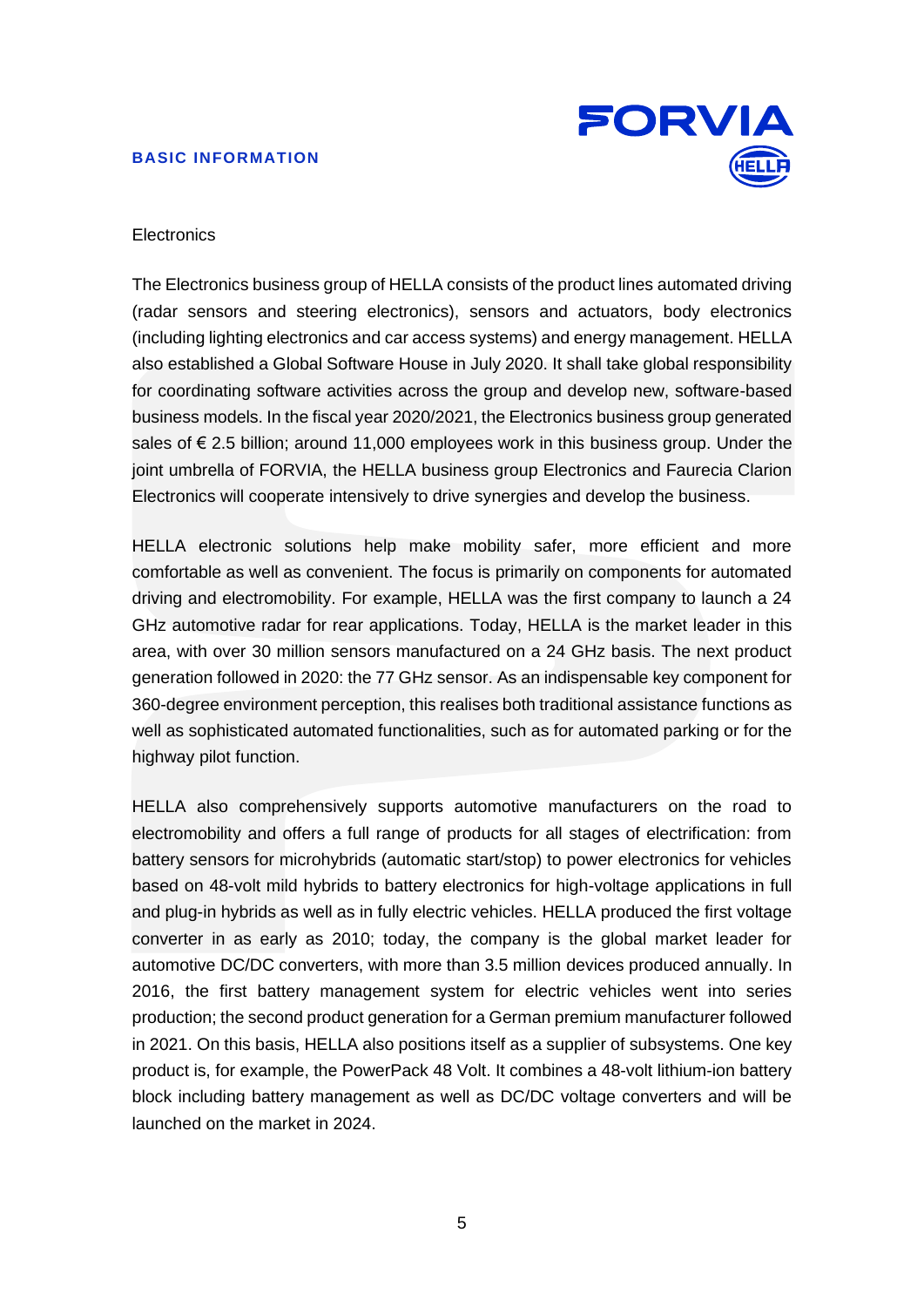

# Lifecycle Solutions

The Lifecycle Solutions business group incorporates three segments: Independent Aftermarket, Workshop Equipment and Special Original Equipment. All in all, sales in the fiscal year 2020/2021 totalled around  $\epsilon$  0.9 billion; about 4,000 employees work in this business group. The business group Lifecycle Solutions will cooperate with corresponding businesses at Faurecia to drive synergies and develop the business.

In the Independent Aftermarket, HELLA is an important partner of the spare parts business and independent workshops in Europe. HELLA distributes a portfolio of around 38,000 vehicle-specific or universal wear parts, spare parts and accessories via its corporate network and together with partners, offering customers technical service and sales support at the highest level. HELLA is also a service partner for wholesalers and workshops.

The range of high-quality workshop equipment is provided by the Hella Gutmann Solutions subsidiary. The associated product and service portfolio for vehicle workshops, vehicle dealerships and vehicle inspection organisations focuses essentially on vehicle diagnostics, emission testing, lighting adjustment, calibration, system testing and the corresponding measurement technology. In addition to this primarily hardware-driven key business, Hella Gutmann Solutions' diagnostic expertise is also being transferred to new data-based services and business models.

Within the Special Original Equipment segment, HELLA develops, produces and sells HELLA lighting and electronics products for special vehicles such as construction and agricultural machinery, buses, coaches as well as mobile homes and for the marine sector. In addition, various small series manufacturers, for example electric vehicles producers, also form part of the customer base. More than anything, the starting point for innovative product solutions is the high level of technological expertise gained as part of the automotive core business.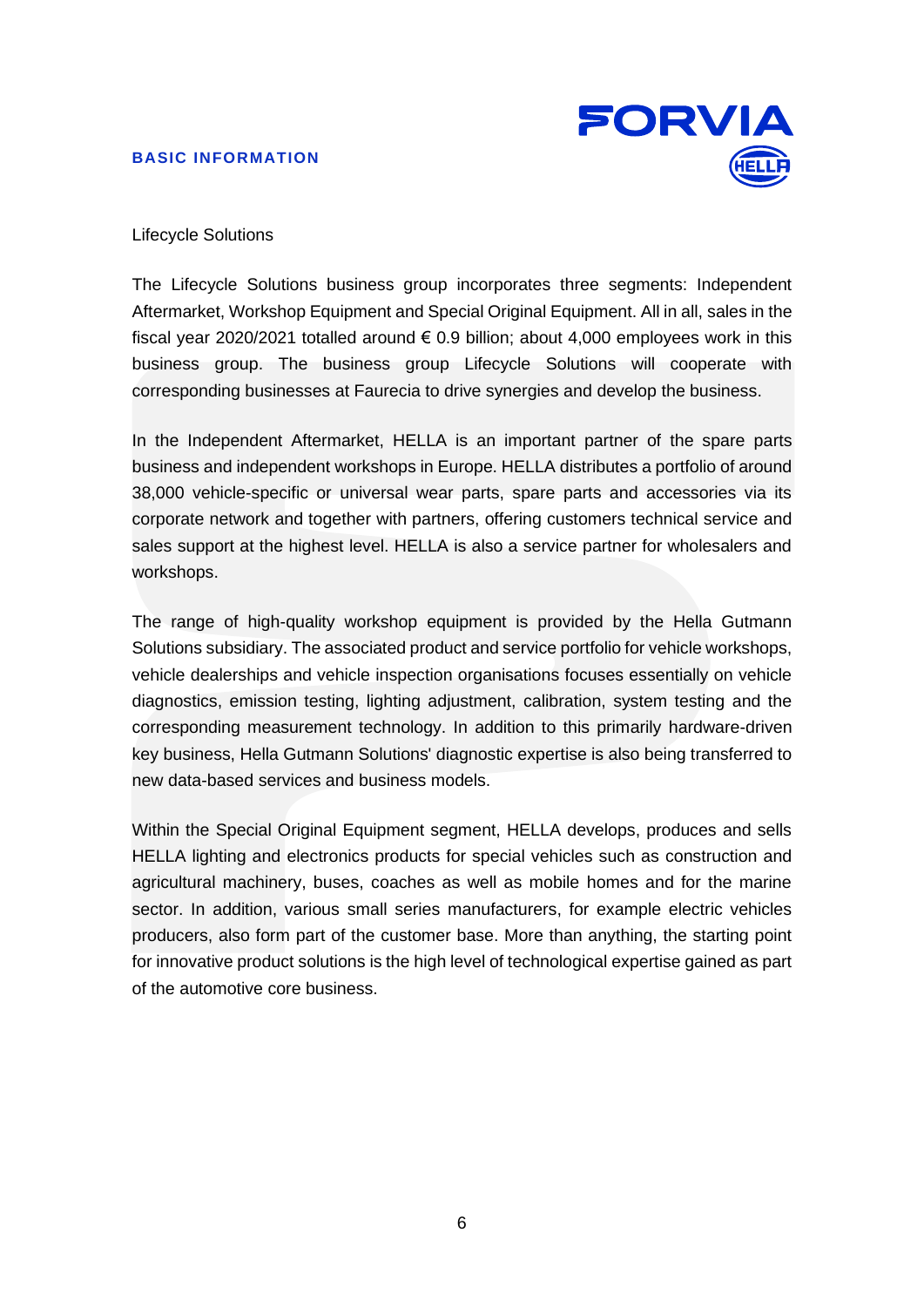

#### <span id="page-6-0"></span>**Regional presence and corporate strategy**

#### International set-up

HELLA is a company with a global focus and over 125 sites in some 35 countries. HELLA launched its first factory outside Germany in as early as 1961; HELLA was already operating in China at the beginning of the 1990s and has continuously expanded into other regions. The company's global presence is therefore also reflected in the distribution of its sales by region. In the past fiscal year 2020/2021, HELLA generated 32 percent of its sales in Germany, 29 percent in other European countries and the remaining 39 percent of sales on the markets of North, Central and South America as well as Asia/Pacific/Rest of the World. This proximity to customers is a key success factor for HELLA. In this way, changes in the sector can be anticipated more easily and regional or customer-specific solutions can be offered in a targeted manner.

In addition to the company headquarters, other central production and development facilities are based in Germany. In addition, HELLA is represented in Europe with major production, development and administrative sites, primarily in the Czech Republic, Slovakia, Slovenia, Austria, France, Romania and Lithuania. In North, Central and South America, HELLA's presence is focused in particular on the USA, Mexico and Brazil. In Asia/Pacific/Rest of World, the focus is particularly on China, India, South Korea and Japan, as well as Australia and New Zealand. This international setup is complemented by a close-knit network of worldwide sales outlets.

#### Corporate strategy

HELLA Group's overarching goal is profitable growth. In an effort to achieve this, the company is pursuing four key strategic directions: firstly, securing and expanding its own technological leadership; secondly, securing market leadership in prioritised business areas; thirdly, maintaining a stable and risk-reduced business model; and fourthly, continuously improving operational excellence.

Technological leadership: HELLA strives towards technological leadership and consistently aligns the company with key market trends in the automotive industry: autonomous driving, efficiency and electrification, connectivity/digitisation, and individualisation. Continuously evolving, developing ideas and bringing them into series production is what drives the company every day. HELLA therefore invests around 10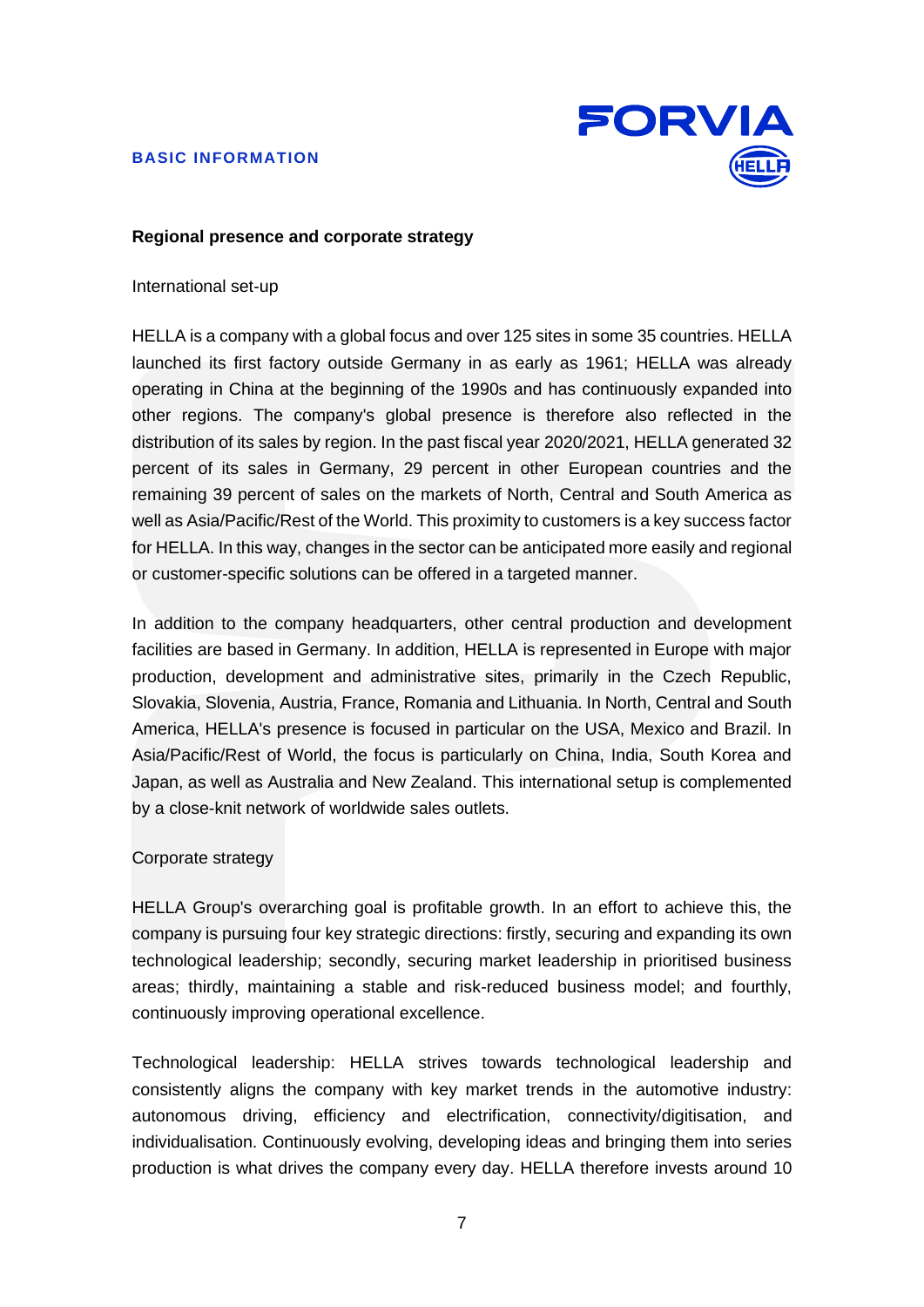

percent of sales in the development of new future technologies every year, around  $\epsilon$  600 million in the fiscal year 2020/2021. Almost 8,000 employees worldwide work for HELLA in research and development, about one in five employees worldwide.

Market leadership: HELLA aims to be among the market leaders in the fields in which it operates. This means: a position among the leading three providers. Above all, this is how the necessary economies of scale can be realised in order to further strengthen the company's own competitiveness and profitability. This goal is also supported, among other things, by the established network strategy, in which HELLA enters into targeted cooperations with other companies. In this way, HELLA develops new technologies, gains market access and creates synergies, while at the same time reducing risks.

Resilient business model: HELLA operates a sustainable business model thanks to its technological leadership. This is complemented by a risk-minimising approach. It ensures balanced and solid business development that is as independent as possible from economic fluctuations or market cycles. On the one hand, this is achieved through the international positioning of the company and the diversification of the customer portfolio. As this reduces the dependence on individual customers and markets, potential fluctuations in demand can be partially offset. On the other hand, the business group Lifecycle Solutions also contributes to a stable business development that goes beyond the automotive core business. In principle, the aftermarket business is subject to an anticyclical logic: when fewer new vehicles are in demand, the need for repairs and spare parts tends to increase. Thanks to the heterogeneous product range and customer base, business activities in the Special Original Equipment segment are also partly subject to different demand cycles than in the automotive key business segment.

Operative excellence: at the same time, HELLA is pushing for continuous improvement in operational excellence with regard to all levels, functions and processes in the company. The initiatives include optimising and focussing global production and development capacities, for example through automation and digitalisation, process standardisation and the systematic promotion and continuous training of staff.

# **Sustainability**

Sustainable management and responsible actions are firmly anchored in HELLA's corporate values. HELLA takes economic, ecological and social factors into account in its corporate decisions and assumes responsibility for its employees, the environment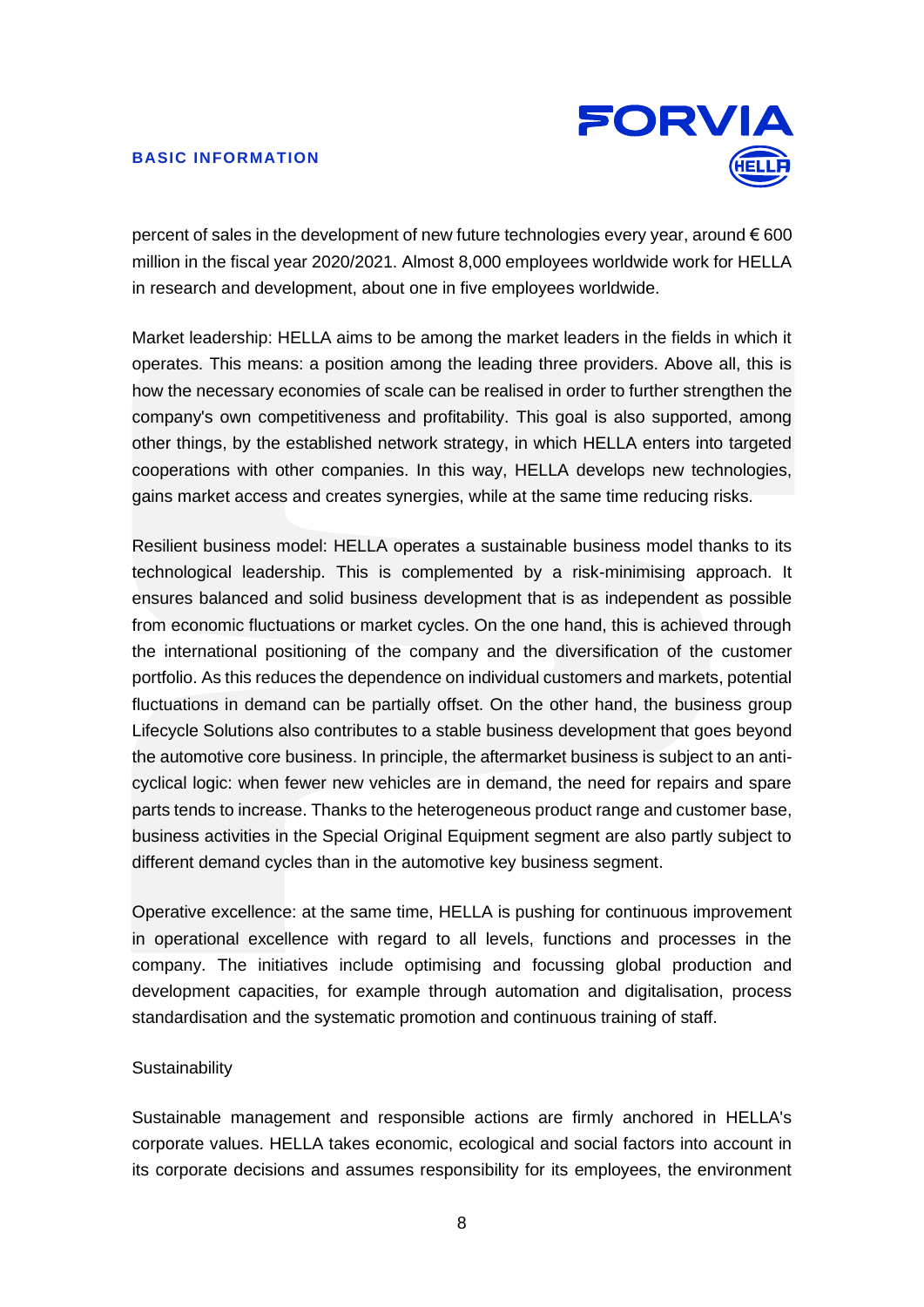

and society. Against this background, HELLA is continuously intensifying its own commitment to sustainability. Equally, the company also supports its own customer base in achieving their sustainability goals with product solutions that contribute to safe and clean mobility.

For example, by 2025, all 38 HELLA production sites worldwide are scheduled to become carbon-neutral. The aim is to achieve this in particular by improving energy efficiency and by switching to green electricity. The plan is to cover the electricity demand in production completely from renewable energy sources by 2025. In addition, HELLA aims to guarantee a climate-neutral supply chain by 2050 at the latest and to consistently supply customers with carbon-neutral products. Furthermore, HELLA's sustainability strategy provides for the further expansion of activities to uphold environmental and social standards both at HELLA and within its own supply chain. This includes, among other things, the expansion of human rights compliance requirements and the further development of health and occupational safety standards.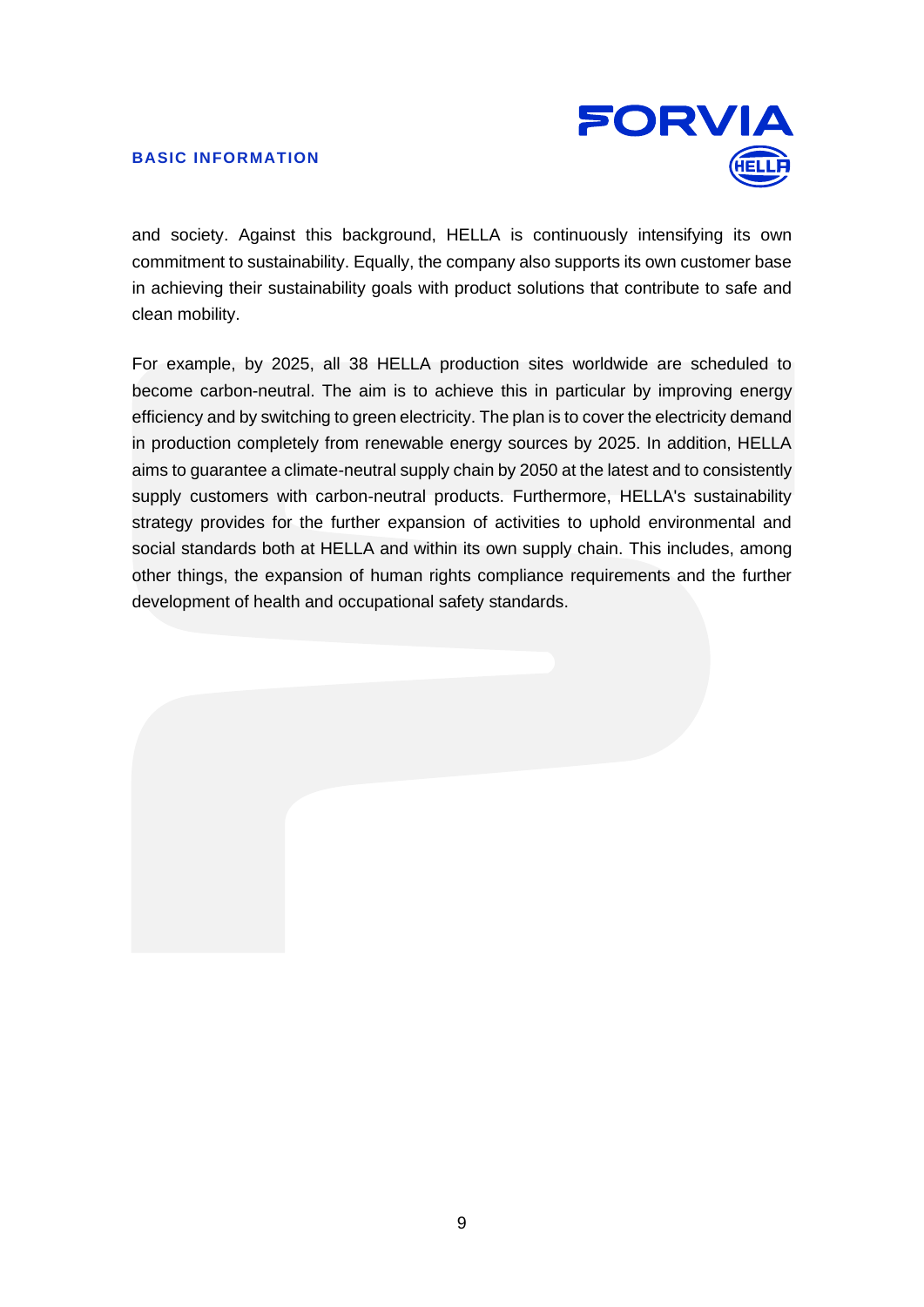

# <span id="page-9-0"></span>**Management**

The company is managed by Hella Geschäftsführungsgesellschaft mbH under the chairmanship of Michel Favre (CEO, Purchasing, Quality, Legal and Compliance). Other members of the Management Board are Yves Andres (Lighting), Dr. Lea Corzilius (Human Resources, Lifecycle Solutions), Bernard Schäferbarthold (Finance, Controlling, Information Technology and Process Management) and Björn Twiehaus (Electronics). Hella Geschäftsführungsgesellschaft mbH is the sole general partner of the company.

HELLA has been a limited partnership on the basis of shares (KGaA) since 2003. This legal form reflects the essential guiding principle of self-reliant entrepreneurship, as it combines the flexibility of a partnership with the capital market access of a public limited company. HELLA went public in November 2014 and the HELLA share is currently listed on Germany's SDAX. The share capital of HELLA GmbH & Co. KGaA amounts to  $\epsilon$ 222,222,224 and is divided into 111,111,112 no-par value shares.

In August 2021, it was announced that Faurecia would take over the 60 percent share package previously held by HELLA pool shareholders. With the successful completion of the transaction on 31 January 2022, Faurecia has become HELLA's new majority shareholder. In total, Faurecia currently holds slightly more than 80 percent of the shares in HELLA. On this basis, Faurecia and HELLA will continue to operate as two legally independent companies with their own management teams and supervisory bodies under the overarching "FORVIA" umbrella brand.

The key supervisory body of HELLA GmbH & Co. KGaA is the Shareholder Committee, which, together with the Supervisory Board, advises the Management Board and decides on management measures requiring its approval. The Shareholder Committee includes two external members: Carl-Peter Forster (Chair) and Klaus Kühn. Patrick Koller (CEO Faurecia), Nolwenn Delaunay (EVP, Group General Counsel & Board Secretary, Faurecia), Christophe Schmitt (EVP, Group Operations, Faurecia) and Jean-Pierre Sounillac (EVP, Group Human Resources, Faurecia) are member of the body as representatives of the majority shareholder Faurecia.